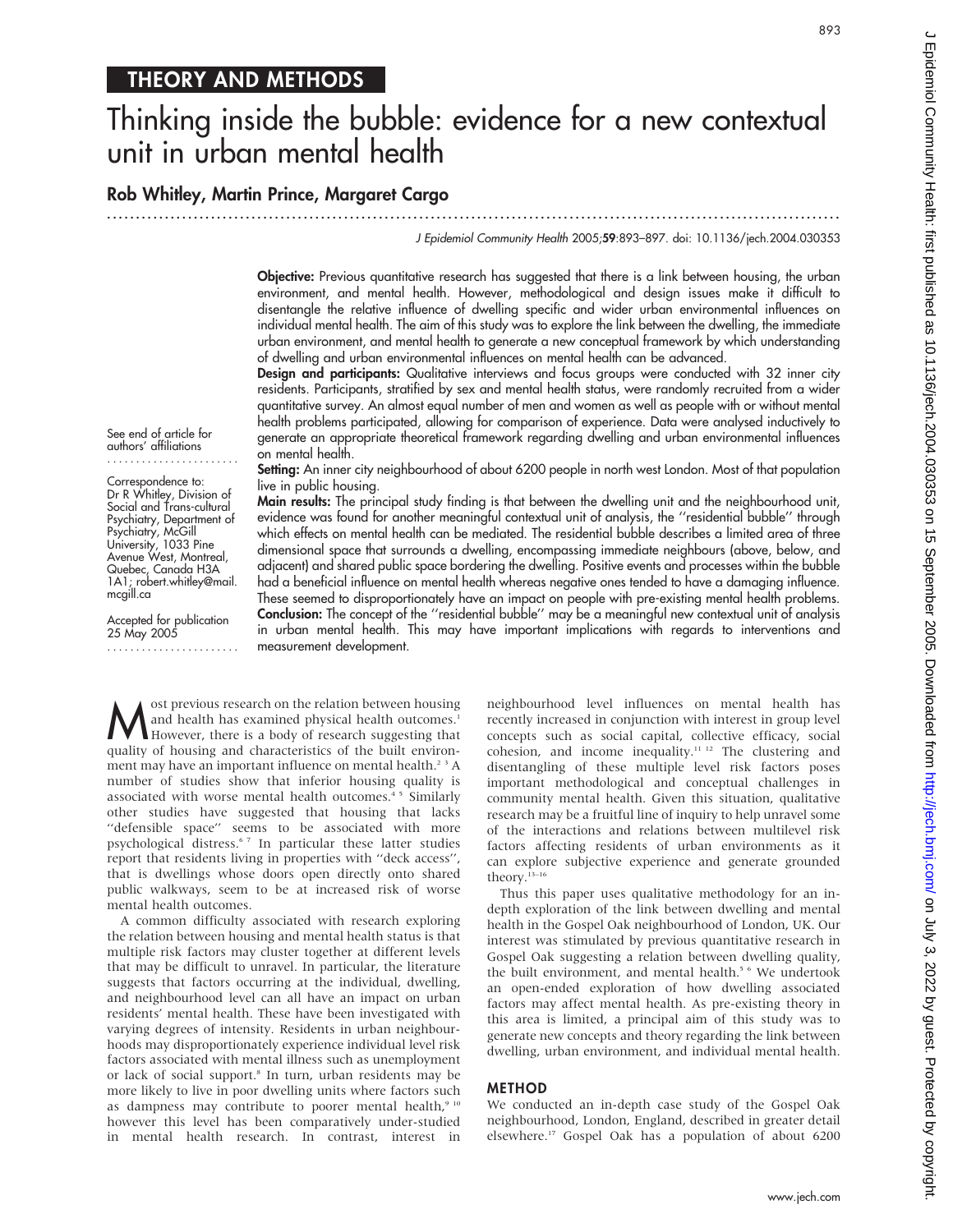residents with most living in high rise or low rise public housing, although some parts of the neighbourhood retain rows of traditional terraced housing. Many of these have been converted into multiple occupancy, typically three or four apartments to one house. The neighbourhood is typical of inner London in terms of compositional characteristics; 16% have a long term illness, 15% are unemployed, and 13% are from non-white ethnic minorities.<sup>18</sup>

Our sampling frame was generated from within a larger quantitative survey that used random probability sampling methods to recruit almost 1000 Gospel Oak residents.<sup>6</sup> In this study, we aimed to recruit an even number of men and women, as well as an even number of residents with or without a mental health problem, to explore differential experience of these groups. To ensure a representative sample, we thus stratified the original quantitative survey according to sex and mental health status. Mental health status was ascertained by scores on the Centre for Epidimiologic Studies-depression scale (CES-D) using 16 as a threshold to indicate likelihood of mental illness.<sup>19</sup> Names of potential participants were randomly generated from within these stratified quadrants (see table 1). Sixty names were generated but two had missing data. Thus 58 people were contacted to participate. Later investigation indicated that nine of these had moved (16%). In total 32 people participated in the study (65% recruitment rate). Six attended one of two focus groups, 26 participated in individual in-depth interviews. We did not sample according to age or ethnicity, however our final participant list tended to reflect the officially described distribution of these variables in Gospel Oak.<sup>18 20</sup> Table 1 summarises key variables of participants.

Interviews and focus groups followed a topic guide designed by the authors to explore socioenvironmental factors that previous literature suggested may affect mental health. These included questions related to housing, neighbours, and the neighbourhood as a whole. Most interviews took place in residents' homes and averaged one hour; focus groups occurred in a local community centre and averaged 90 minutes. All were conducted by the first author, tape recorded, and transcribed.

Analysis took place during and after the research. Analysis was guided by principles of induction, where generation of theory, rather than verification, was the desired outcome.<sup>15</sup> This entailed coding together common events and attitudes from which ongoing theoretical abstractions were made relevant to our interest in the relation between dwelling, the built environment, the neighbourhood, and mental health. Thus theory was generated at a level of generality higher in conceptual abstraction than the qualitative material being analysed itself, this providing the basis for the overall conceptual framework presented in the results. To add rigour, the first and second authors independently analysed the raw data before discussing and agreeing on thematic commonality, following canons of qualitative analysis.<sup>14-16</sup> For reasons of space, we present a limited number of quotations to support our arguments, however they are typical of the wider data and have been selected for their representative nature. Approval was received from the local

|       | Table 1 Summary of participants |                            |       |
|-------|---------------------------------|----------------------------|-------|
|       | <b>Mentally</b><br>healthy      | Probable mental<br>illness | Total |
| Women |                                 |                            | 14    |
| Men   |                                 |                            | 18    |
| Total | 16                              | 16                         | 32    |

ethics board. Names have been changed to protect anonymity.

## RESULTS

The key finding of this study is that many participants prioritised factors occurring in their immediate habitual environment, rather than in the dwelling or neighbourhood per se, as having a particularly positive or negative impact on psychological wellbeing. By the immediate habitual environment we mean a limited area of three dimensional space surrounding and including the dwelling, enveloping immediate neighbours adjacent, above and below, and public space bordering the dwelling itself. To aid comprehension, we have named this space ''the residential bubble'' and propose it as a meso-level unit existing independently, but related to, both the dwelling and the neighbourhood.

We found a large amount of variability in participants' experiences regarding events and processes occurring within their ''residential bubble''. There was a range from very positive to very negative experiences. We have therefore divided the main part of the results into two sections, describing firstly negative and secondly positive events and processes within the bubble that may have an impact on mental health.

#### Role of residential bubble in contributing to poorer mental health

Evidence suggested that negative events and relations within the residential bubble might be important factors in compromising mental health. Specifically, we found that disruptive immediate neighbours and uncontrollable external events in shared public spaces bordering the dwelling, were associated with psychological distress among participants. This seemed to especially have an impact on those with a preexisting mental health problem. Mary is a pensioner with depression who lives in a second floor apartment of a three storey converted Victorian house. She likes the neighbourhood but complains at length about negative events within her residential bubble. She reported that unpredictable meetings on the way to the bathroom (shared with residents of the flat above) damaged her self esteem as she enjoyed her privacy and liked to control her social interactions. Mary also stated that the neighbours above often played loud pop music. This increased feelings of helplessness as well as making it difficult to sleep:

''I would like this flat self-contained. Because the people that are living upstairs, you know you have to, you have to go up and meet them on the stairs all the time…if I am going to the bathroom or toilet, everything you know, I have to meet them. And you can't, sometimes when I go to the bathroom the phone rings, and if I am in the bathroom I have to get out of the bathroom, you have to have your dressing gown handy, to put on you know, it is awkward. And then the trouble is with the youngsters, they are coming here, they play music loud. There was three people up there and it was getting quite ridiculous, but you see if you complain to the Landlord they don't do a thing about it. I told him anyway 'I am going to go to the authorities, because I have complained to you and you don't do anything about it, so I have to go further', and they said, 'well what can we do we don't hear a thing? We don't hear it'. Now I can't believe you can't hear, I get the noise from three children downstairs and those upstairs, and they were mad. They were dancing upstairs and everything was shaking and all the glasses were going''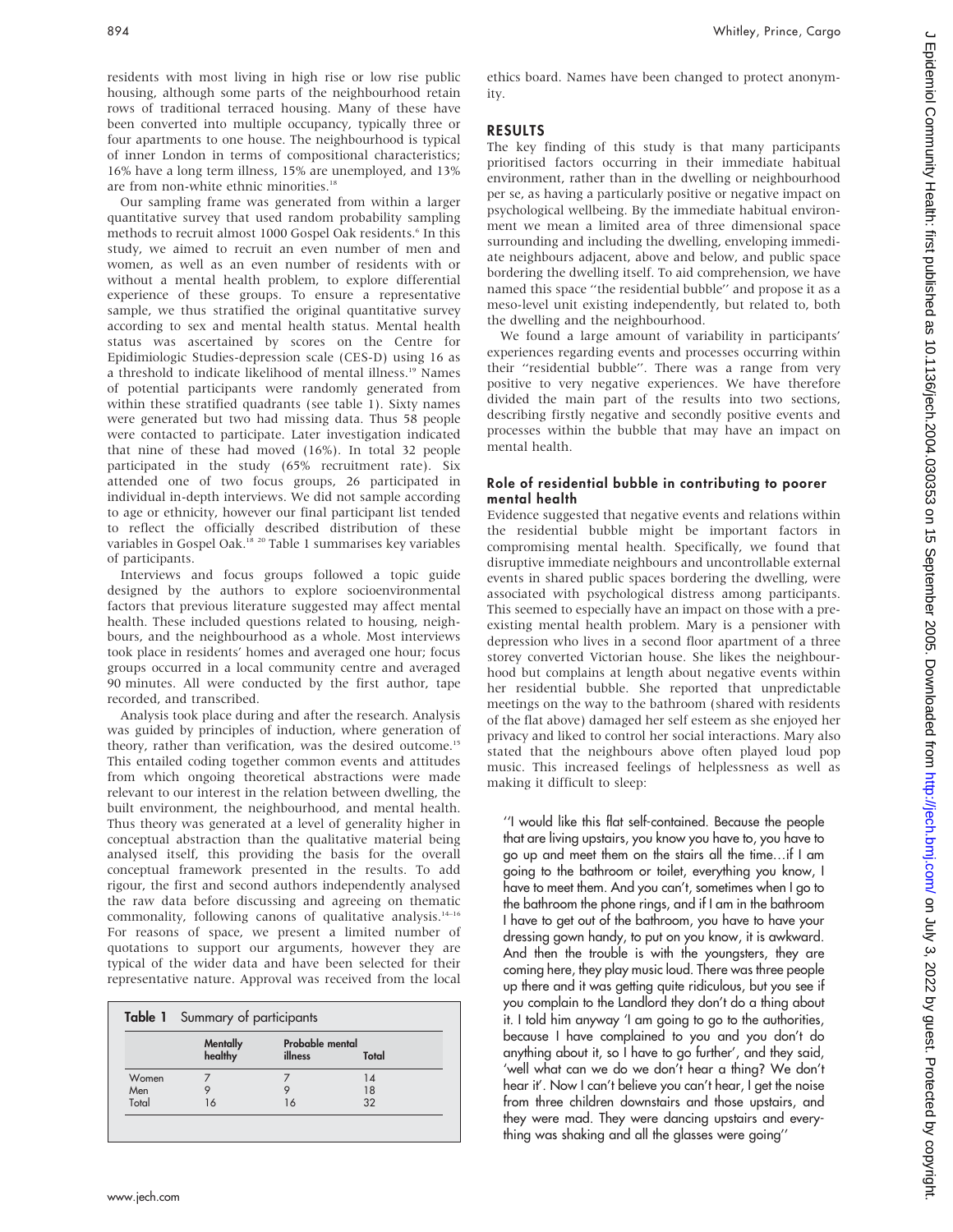Negative events in Mary's residential bubble outweighed her positive affection for the neighbourhood and the dwelling per se. She explicitly linked these events to the worsening of her depression. This was repeated in other participants with a mental health problem. Focus group participant Joy clearly states that strained relationships with her disruptive next door neighbour is the biggest problem in her life. Joy talks at length about this, to understanding comments and nods of sympathy from other group members:

''We share the front gate, different gardens and the balcony…you have people running past your balcony, even though there is a partition, there is still people running past it. When I moved in it was quite good, it depends on the neighbours you see…you see I have got children, my children will go out and stuff, that is the only thing, apart from that, the rest is OK…the place is nice, it just depends on your neighbours. The place is good, but bad neighbours that is what it is. The rest are OK. They are quite nice people where I live, but the neighbours! They are doing drugs! Doing everything! You see them they do drugs, maybe from midnight to 4am. You can't sleep…I have complained…they are moving on from me and threatening other people…they are taking them to court…''

Joy's experiences and reactions are similar to Mary's. Events in the residential bubble are a constant source of psychological distress. Both have difficulty sleeping and Joy limits the outdoor play of her children. Other residents stated that negative events in the bubble were causative factors in the onset of mental illness. One participant, who was mentally healthy at interview, recalled a period when she was diagnosed with depression. She explicitly links onset to events in her bubble, and ascribed restitution to relocation:

''I had depression when I was up the other place it was terrible we always seemed to be arguing with somebody over the music or something. I think a lot of it is to do with no consideration, you know, they just don't seem to care…but it is great here. Never had any problems…Since I moved here, the people downstairs you know they were very quiet, it was just what I wanted to hear.''

It is important to emphasise that the concept of the residential bubble includes assessment of traditional dwelling specific factors as the bubble envelopes, and thus includes, the entire dwelling. The bubble simply extends the space to be assessed for potential impact to a wider sphere. As might be expected, evidence suggested that dwelling specific aspects of the bubble could have a negative effect on mental health. However, residents were overwhelmingly positive about the internal state of their accommodation in Gospel Oak, and this lack of variability diminishes our ability to explore factors associated with the dwelling unit itself. Nevertheless many residents made comparisons between satisfaction with their present abode and dissatisfaction with previous ones. Fernando is a resident with depression who has recently moved. He remarks that the quality of this apartment is much better than the previous, and this has improved his mood:

''When I was there it was small, there was a small kitchen and I needed a workshop but it was no good. It is much better this side than over there. Because here you have got everything in your home. Over there you have got no shower, you haven't got no facility, but over here it is much more all together, over there you have to go through other rooms to use the shower, I am happy here''.

#### Role of residential bubble in promoting mental health

Good relations with immediate neighbours seemed to have an especially positive impact on the mood and behaviour of people with mental health problems, through mechanisms such as the provision of reciprocal assistance and social support. This confirms the results in the previous section, in that relationships with immediate neighbours seem to be especially important processes in the bubble. The data similarly supports our assertion that the residential bubble has a limited radius, enveloping immediate neighbours, and shared public space. Pete suffers from depression and has recently moved into the area. He states that this has improved his mood, partly because, unlike his previous abode, he gets on well with his immediate neighbours who have been supportive:

''The first Christmas we had Christmas cards from the four or five people either side of us and they didn't know us, they seem quite friendly, on the whole I feel quite happy here''.

Two participants of one of the focus groups both had long term mental illnesses. Both thought that positive experiences within their bubble improved their mental health and prevented deterioration. Both gave spare keys to neighbours. One also stated that his neighbours willingly keep details of his mental illness, psychiatric history, medication, and next of kin so that they are ready to act appropriately in case of a severe episode:

''I have a neighbour who always has a set of keys to my flat, and they also have an envelope with all my details in it sort of thing. So that if something desperately did happen at least they would know who to contact and what have you…when I am away, they look after my flat and when they are away I look after their flat. But, yeah, I suppose they probably provide my best level of trust really.''

While hitherto discussed evidence indicates that immediate neighbours seems to be particularly important, other evidence suggests that relational processes are in some measure mediated by the quality of the built environment. For example a focus group reached consensus that the installation of double glazing and new doors by the housing authority protected them from stressful ambient exposure such as noise, cold, and crime:

''They have changed the windows in our block, we have got double glazing. It has made the area more pleasant and healthier for people to live in. More comfortable in their homes, yes I am aware of that…I think it has helped a lot of my older neighbours, they are absolutely thrilled with the windows, because they do feel safer, they lock and they haven't got all the drafts, they are easier to clean.''.

Others echoed these thoughts. Vesna is a resident with a long term problem with depression. She praises her flat because it is warm, spacious, and safeguards her privacy. In contrast she compares it with her previous abode, where built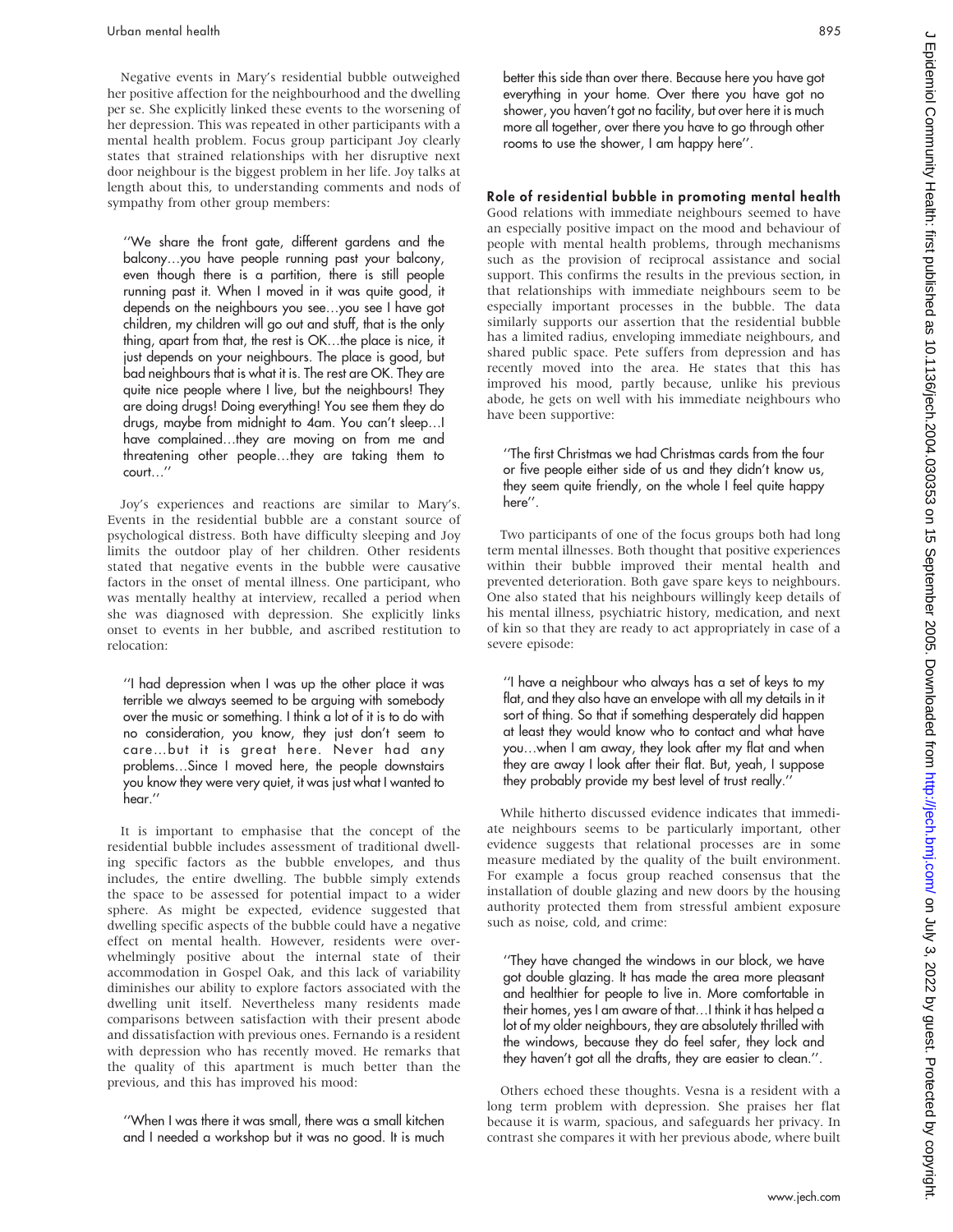environment factors such as shared walkways contributed to greater amounts of stress in her residential bubble:

''I used to live in a worse place than this. It was a bed-sit but it was awful, they used to have people come and walk on everybody's balconies. They want to see this and that. Once a man tried to steal that bag down there, he thought it had money but I chased him with a hammer…its nice and warm here in the winter, in the last flat I had it was awful. Ha! You had to put money in the meter''

To conclude this section, we re-emphasise that positive events and processes within the residential bubble seemed to have a greater impact on people with a pre-existing mental health problem. Nevertheless mentally healthy participants made unprompted favourable remarks about the role of positive factors occurring within the residential bubble. Ann is a mother of two who frequently comments positively on this:

''Some tyres were slashed, the residents would all come out and talk about it. I know all the immediate neighbours pretty well and I would definitely call on them for help. I mean next door feeds our cat when we're away and that kind of thing''.

### **DISCUSSION**

The key finding of this study is that a small area surrounding a dwelling, which we label the ''residential bubble'', seems to be a meaningful meso-level unit with regards to socioenvironmental influence on mental health. A clear theme to emerge from the data was that positive events within this ''bubble'' have a beneficial effect whereas negative events seem to be pathological. While many of the significant events and processes described by participants involved relationships with neighbours, these seemed to be mediated by characteristics of the built environment such as quality of doors and windows. Events and processes within the bubble seemed to affect particularly hard people with pre-existing mental illness. This cleft in experience was the principal clear difference to emerge from the data. Clear differences by age and sex did not emerge from the study though our small subgroups preclude definitive statements on this matter.

As this is an exploratory study, defining the exact radius and specificity of the ''bubble'' may be premature. However, the data suggested that the radius of the ''bubble'' extends in three dimensional space to encompass immediate neighbours' dwellings (above, below, and adjacent) and shared public space bordering the dwelling. The weakness of presenting the ''bubble'' in these terms is that it may not

## What this paper adds

Through grounded qualitative research with residents of a London inner city neighbourhood, we contend that between the dwelling and the neighbourhood lies another unit of analysis we call the ''residential bubble''. The data suggest this hitherto unmeasured and undefined unit encompasses the dwelling itself, as well as a spherical area immediately above, below, and adjacent to the dwelling. The data suggested positive and negative events within the bubble, especially with immediate neighbours, can have an impact on residents' mental health, especially those with a preexisting mental illness.

capture events within the wider perceptual environment such as noisy neighbours across the street. However, our advocacy of a narrow radius of the bubble is grounded in our data as events in close proximity to the dwelling seemed to have most psychological impact.

Our findings are indirectly supported by related literature. Previous quantitative research in Gospel Oak showed that prevalence of depression was significantly associated with properties without gardens and with deck access even after adjusting for socioeconomic status, floor of residence, and structural housing problems.<sup>6</sup> This replicates another study where people living in accommodation on raised walkways had a greater prevalence of depression than those living in brick houses.7

Our data also suggest that control is a key variable with regards to events and processes in the bubble. Again this is in line with other literature that frequently reports that lack of control (and associated learned helplessness) linked with aspects of urban dwellings can increase risk of stress, psychological distress, and mental illness.<sup>2 3 21 22-25</sup> Related to this, it must be remembered that positive actions within the residential bubble had a beneficial effect. Thus it is not necessarily the permeability of the bubble in itself that is a key factor in this regard, but the control of permeability. This fits with the widely supported view that population density in itself does not increase risk of mental illness.26 Thus it is not merely the co-presence of people in near proximity that is influencing mental health, but the nature of events and processes, mediated by the built environment. In fact, our interpretation of the role of the built environment is supported by recent quantitative work that found that people living in dwellings with a need for household renovation and high ambient air/noise pollution had significantly lower self rated health than others.<sup>27</sup> Physical characteristics that weaken the protection offered by the bubble may indirectly diminish health and wellbeing.

As this is a single site case we cannot make major generalisations regarding the external validity of our findings; our inferences at present being limited to similar urban neighbourhoods characterised by public housing and low income residents. Further research is necessary to test the existence and radius of the bubble in other settings. Another limitation of qualitative case studies is that they are usually unable to make definitive links between cause and effect. Other studies have suggested that the kind of long term

## Policy implications

Many residents in our study remarked on the positive effects of physical interventions such as new double glazing, a measure that in effect defends against negative events in the ''bubble'' (for example, reducing noise and increasing feelings of safety) as well as producing positive effects (for example, a warmer house). Policy should thus consider how architectural and design issues can affect mental health and that physical interventions such as increasing the amount of ''defensible space\* '' between dwellings may be mental health promoting. Similarly positive and negative social relations with immediate neighbours seemed to affect residents overall mental health and wellbeing. Public housing authorities should thus consider how allocation and site management policies can increase positive events in the bubble while diminishing negative ones.

A term coined by Oscar Newman describing private space surrounding a dwelling; linked by him to overall wellbeing and sense of security. Newman O. Defensible space. New York: Millan, 1973.